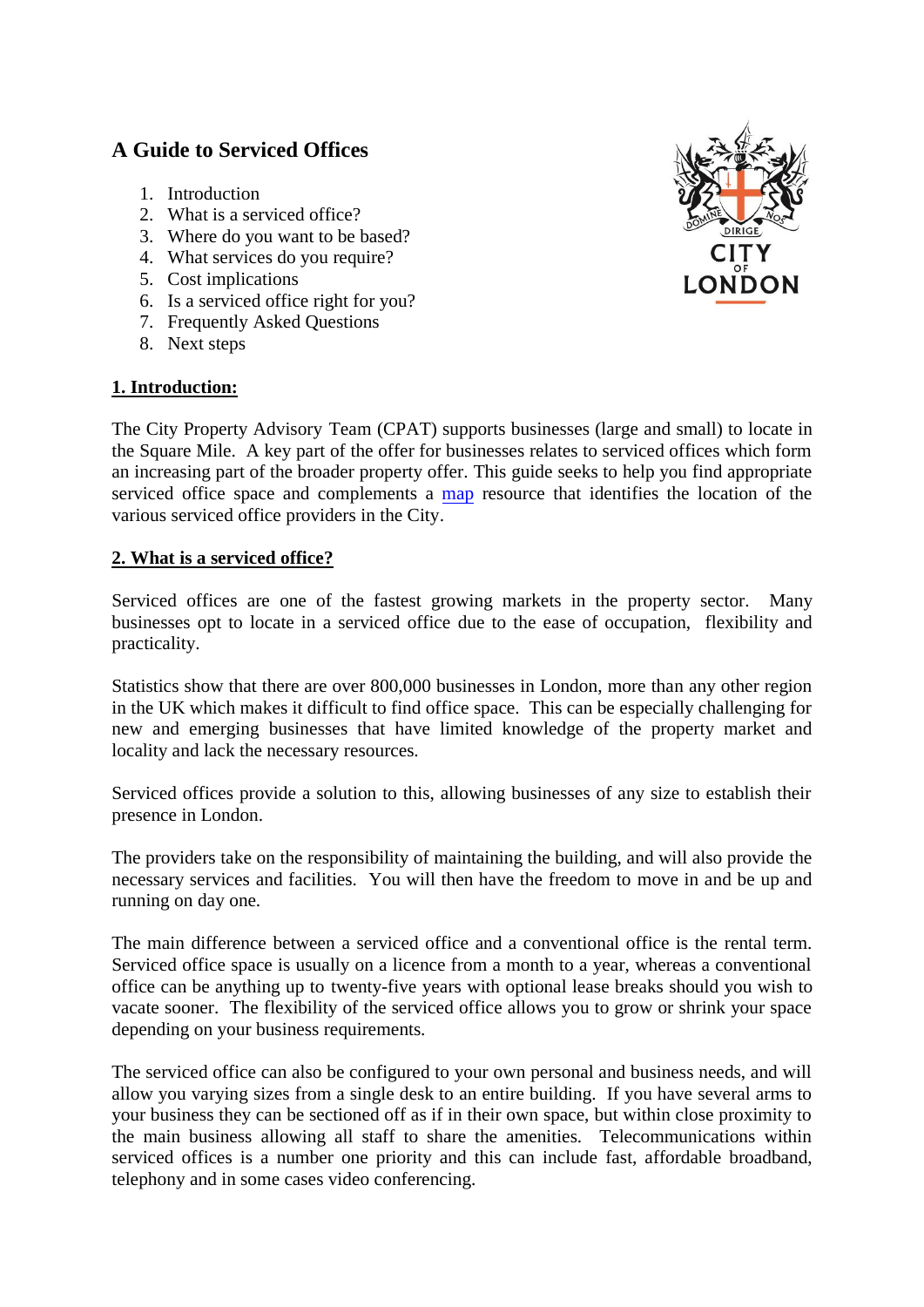## **3. Where do you want to be based?**

The right location can be key to your business growth. Good transport connections are of paramount importance to your clients and will also influence staff recruitment and retention. Key considerations for choosing your location:

- $\triangleright$  Access to customers know who you are targeting and where they are based
- $\triangleright$  Future business growth consider what locations could provide global business opportunities for future expansion
- $\triangleright$  Proximity to peers seek locations with similar business types for networking and knowledge sharing opportunities
- $\triangleright$  Image consider whether prestige is important for your business for example: some insurance companies wish to be located within close proximity to Lloyds of London

#### **4. What services do you require?**

Serviced offices can offer a wide range of services, and it's the type of services that they offer which will help you to decide on a particular provider. Flexible leasing options enable companies/individuals to take space as and when needed without the pressure of long term commitments.

The different types of space include:

- $\triangleright$  Co-work space
	- o Co-work space is usually open plan communal offices with shared meeting rooms allowing collaboration with different organisations with complimentary skill sets. Serviced office providers, such as WeWork, help nurture clients by providing tailored support and help forge valuable connections for businesses. Networking with like-minded businesses or partnering to pitch to a new client collaboratively helps businesses connect.
- $\triangleright$  Traditional serviced office space
	- o The traditional serviced office offers your business corporate space to your individual size requirements. Space is provided on a standard licence for a period up to a year, offering desks, computers and telephony (some broadband) all included in the cost. Depending on the company's growth pattern, space can be increased or decreased to accommodate change. Any additions, meeting rooms and refreshments are added extras.
- $\triangleright$  Virtual office space
	- o Virtual offices afford start-ups a prestigious address without actual occupation, where correspondence and incoming calls will be answered professionally. The virtual office will provide you with a professional face to your business, customer calls will be answered in your business name. Emails and correspondence will be forwarded for you to action.
- $\triangleright$  Accelerator workspace for start-ups
	- o With accelerator workspace the tenant loses some control over their space but in return gains convenience and flexibility. Ideally suited to start-ups looking for space at low cost with the potential to grow, this workspace provision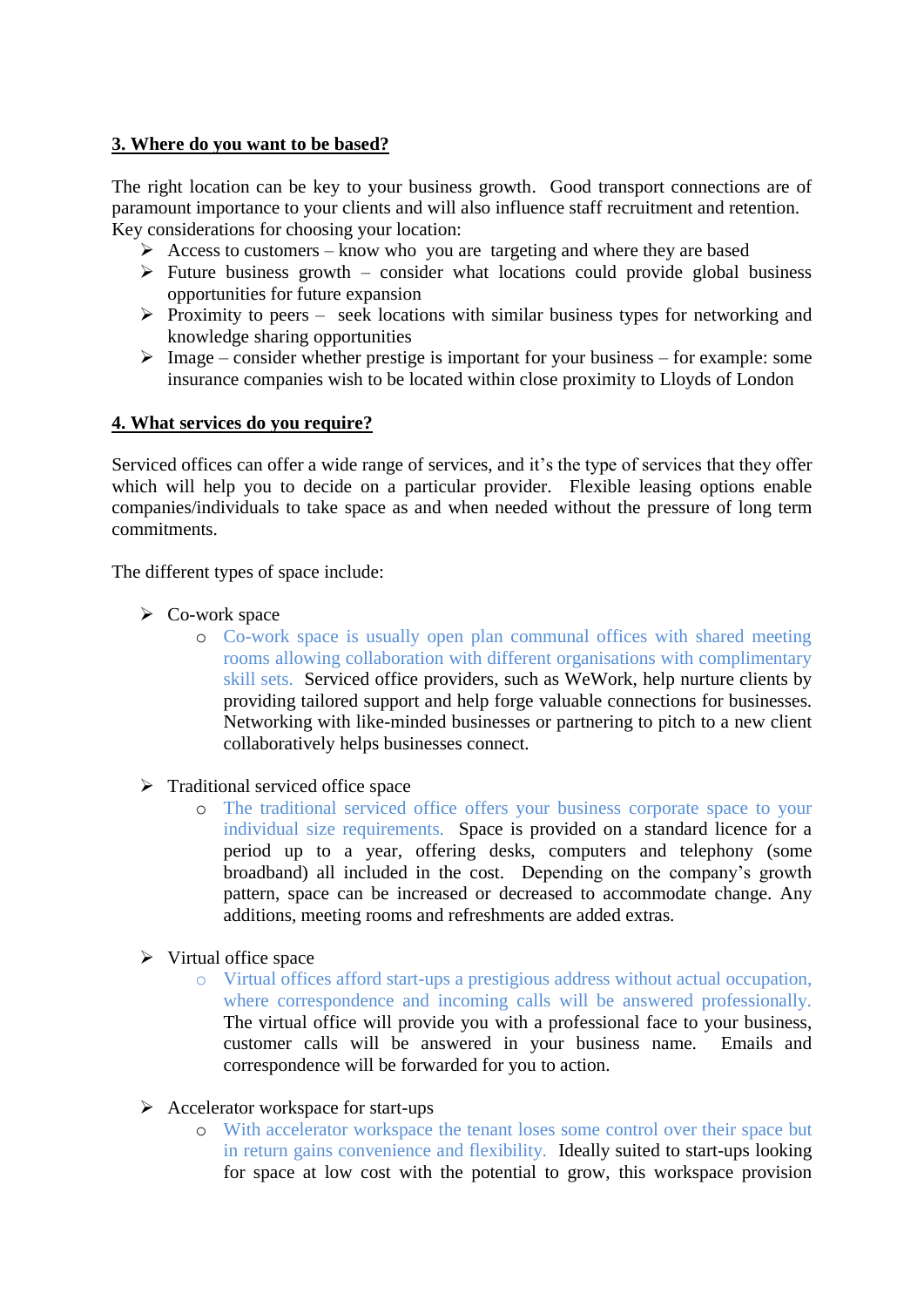offers hot-desking and shared work areas. You can use your own laptop, but with the addition of an office where meetings can be held.

## **5. Cost implications**

Finally, but most importantly is the issue of budget. This is where many misconceptions about serviced offices begin.

Side by side, the price per square foot for conventional office space is more cost effective than serviced offices. However, there are many hidden costs associated with a conventional office – aside from the costs of telecoms, furnishing and fit out, the tenant also takes full responsibility for everything within the space e.g. rent, rates, service charge and insurance. You will also pay fees for a solicitor and commercial agent.

A serviced office will certainly appear more expensive simply because it is priced per desk per month, rather than per square foot. However, it's important to remember that this price is fully inclusive of most costs associated with the office (telephony, broadband, reception etc). And aside from a deposit, there are no upfront fees.

#### **6. Is a Serviced Office for you?**

| Conventional Lease, IF:                                              | Serviced Office, IF:                            |
|----------------------------------------------------------------------|-------------------------------------------------|
| Looking to take an office for a term $3 - 5$                         | Flexibility is required for the licence         |
| years                                                                | agreement                                       |
| Your business growth is minimal                                      | Your business growth is substantial and you     |
|                                                                      | plan to employ more people                      |
| You have time to go through the legal                                | You're not sure of staff numbers                |
| process for acquisition                                              |                                                 |
| Money for an agent and legal advice is You have time constraints and | need                                            |
| abundant                                                             | accommodation/services quickly                  |
| You want to control the outcome of how the                           | Budget is critical, other than sign up costs no |
| office is designed/branded                                           | other expenses required                         |

## **7. Frequently Asked Questions?**

- Q. How quickly can I move in?
- A. Once security checks are confirmed, and the retainer has cleared the move can take place immediately.
- Q. What happens if my business grows substantially?
- A. The provider will look to accommodate you within their office stock at your current location, or across their portfolio.
- Q. Do I need to pay business rates in a serviced office space?
- A. All costs associated with your licence are inclusive of business rates.
- Q. What happens if my business goes under?
- A. You're obliged to stay until the period committed to on the agreement (usually 1 month).
- Q. When can I gain access to the office?